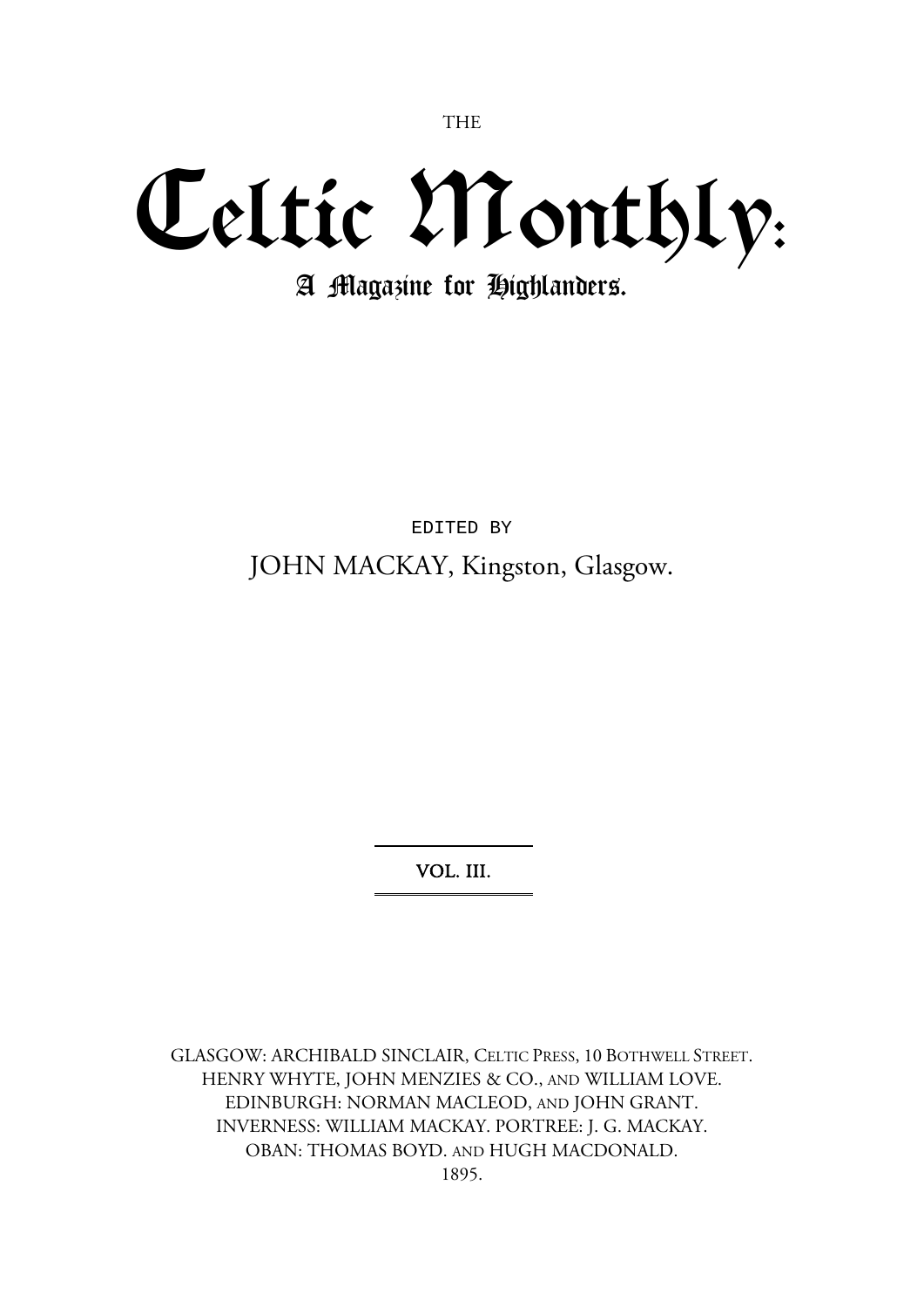## **THE BLACK CHANTER OF CLAN CHATTAN**.

MONG the many interesting historical relics carefully treasured at Cluny Castle in Badenoch—the Seat of the Chief of Clan Chattan—is the Black Chanter or *Feadan Dubh,* of the Clan, on the possession SH

of which the prosperity of the House of Cluny is supposed to depend. Of the many singular traditions regarding it, one is that its original fell from Heaven during the memorable Clan battle—rendered familiar to general readers through the pages of Scott's "Fair Maid of Perth"—fought between the Macphersons and the Davidsons in presence of King Robert III., his Queen, and Nobles, on the North Inch of Perth, in 1396, and that being made of crystal it was broken by



**THE GREEN BANNER OF CLAN CHATTAN. Carried at the head of the Clan in the '15, and the '45.**

the fall and the existing one made in *facsimile.* Another tradition is to the effect that this is the genuine original, and that the cracks were occasioned by its violent contact with the ground. Be the origin of the *Feadan Dubh*  what it may, it is a notable fact that whether in consequence of its possession, or of their own bravery, no battle at which the Macphersons were present with the *Bratach Uaine,* or

way from Badenoch to Inverness with his Clan to join the Prince when flying fugitives from Culloden met him with the intelligence of that sad day's disaster. As Colonel John Roy Stuart *(Iain Ruadh Stiubhart)* the famous warrior-poet of the '45 has it in his *Oran eile air lutha Chuilodair:*—

green banner, of the Clan, and the Chief at their head, was ever lost.

The following lines are inscribed upon the Chanter:—

"Feadan Dubh Chlann Chatain 'S fad o chualas 'S buan a mhaireas 'S mor 'àdh."

> before the Battle of Culloden an old witch, or second seer, told the Duke of Cumberland that if he waited until the *Bratach Uaine*  and the *Feadan Dubh* came up he would be defeated. Ewen of Cluny was present at the Battle of Prestonpans with six hundred of his Clan, and he accompanied Prince Charlie into England. On the Prince's retreat into Scotland, Cluny with his men put two regiments of Cumberland's dragoons to flight at Clifton, fought afterwards at the Battle of Falkirk, and was on his

It is related that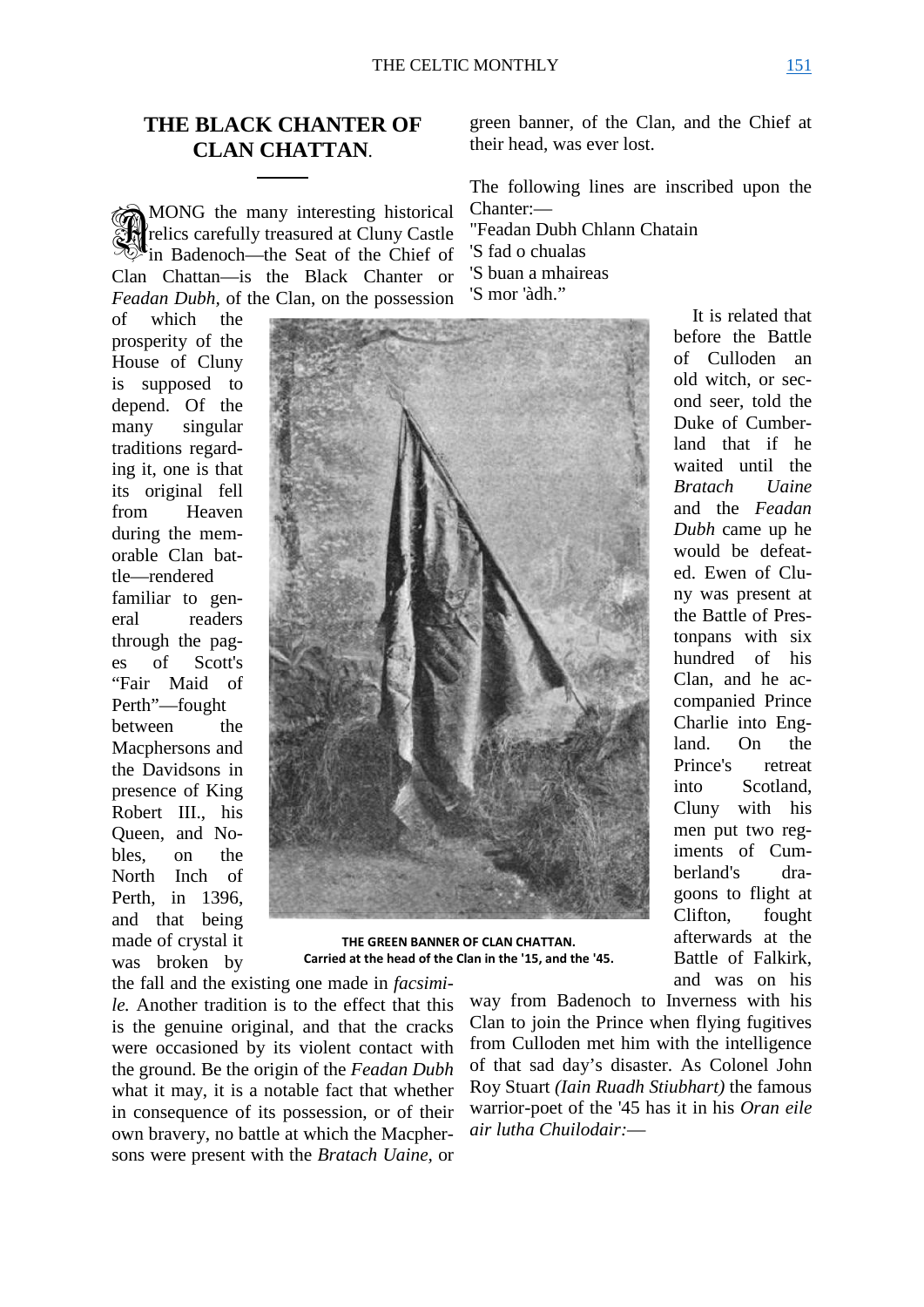"Clann-Mhuirich nam buadh, Iad-san uile bhi bhuainn, Gur h-e m' iomadan truagh r'a leughadh"

which may be freely translated:—

(Clan Vourich of might! When dire was our plight, Would you had been there to aid us!)

The celebrity of the Highland bagpipe and the part it has played—so to speak—in the history of the Highlands and of our Highland regiments are well known. "As others with the sound of trumpets, so those with the sound of the pipes are inspired with ardour for the fight" The potency of bagpipe music on the hearts of all true Highlanders is universally acknowledged. As regards the *Gathering* it was the piobaireachd's shrill summons thrilling in the ears of our forefathers emulation, as they marched to the foe, and which pealing to survivors of the battlefield in notes re-echoed by the frowning crags, drowning by its piercing tones the loud wailings of the bereaved, and the woful shrieks of the despairing women, called in a maddening voice for speedy and unsparing retribution."

To those whose dearest associations are connected with the blue hills and rushing torrents of the Highlands there is something, on the other hand, singularly heart-stirring in the *Failte,* or Welcome, on the strains of the bagpipe, and something inexpressibly touching in the plaintive notes of the *Cumhadh,* or Lament, especially when heard in after years or in the exile of a distant land According to tradition the Black Chanter of Clan Chattan is endowed with magical properties. Towards the end of the combat on the North Inch of Perth, we are told that there was seen an aeri-



THE BLACK CHANTER OF CLAN CHATTAN

"the sad tale of their devastated glens, and their houseless friends which gathered them for the war by notes which had often sounded to hard-earned victory; speaking in strains which made their blood boil with glowing

al minstrel hovering over the heads of the Macphersons, who after playing a few wild strains on the instrument let it drop from his hand. The Macpherson piper secured this enchanted pipe, and even though mortally